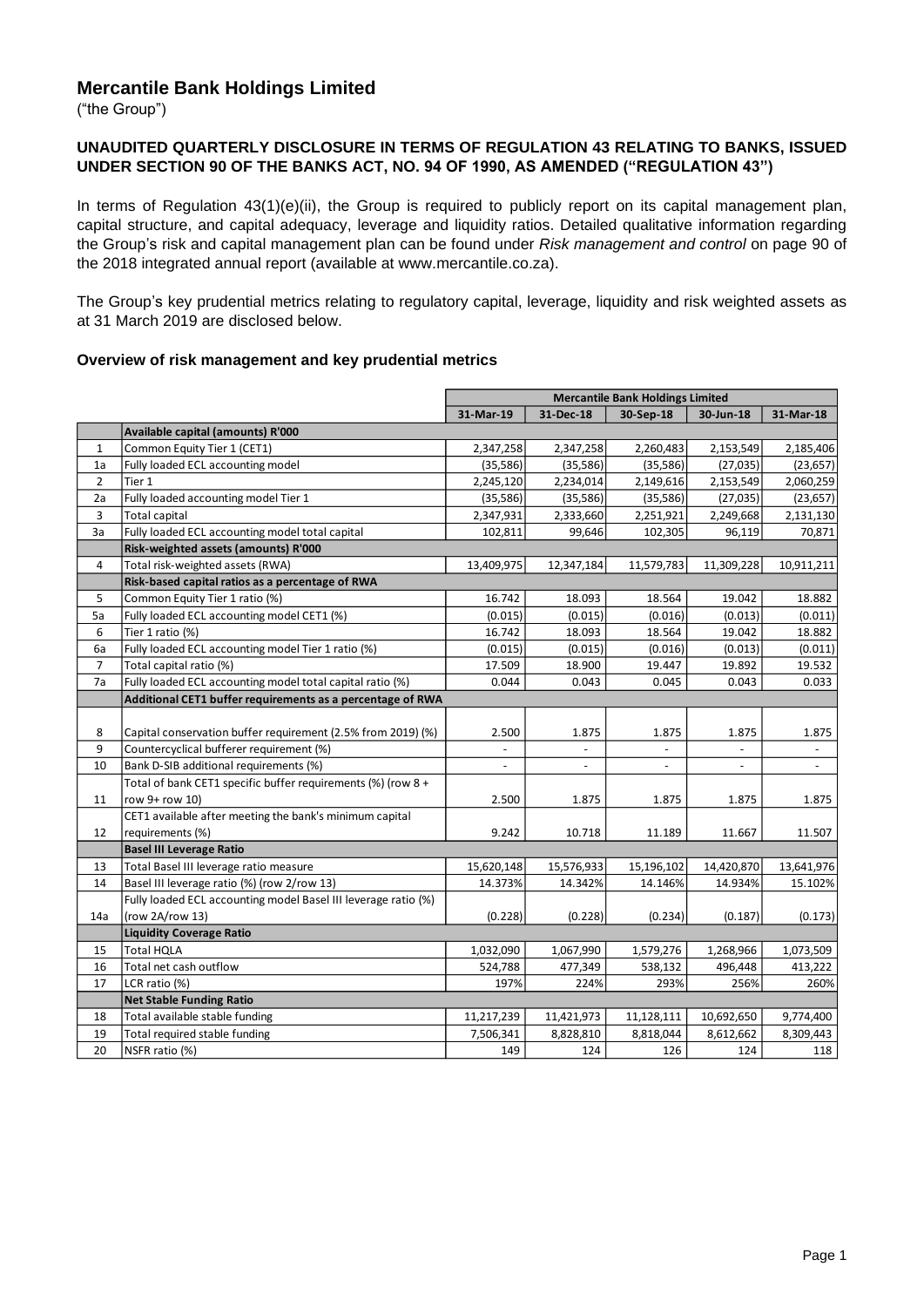# **Overview of risk weighted assets**

|                |                                                                                        | Mercantile Bank Holdings Limited |            | Mercantile Bank Limited                           |            |            |                                                   |
|----------------|----------------------------------------------------------------------------------------|----------------------------------|------------|---------------------------------------------------|------------|------------|---------------------------------------------------|
| Line           | R'000                                                                                  | <b>RWA</b>                       |            | Minimum<br>capital<br>requirements <sup>(1)</sup> | <b>RWA</b> |            | Minimum<br>capital<br>requirements <sup>(1)</sup> |
| #              |                                                                                        | $Mar-19$                         | $Mar-18$   | Mar-19                                            | $Mar-19$   | Mar-18     | $Mar-19$                                          |
| $\mathbf{1}$   | Credit risk (excluding counterparty credit risk)<br>(CCR)                              | 10,695,341                       | 8,444,124  | 1,229,964                                         | 10,802,824 | 8,429,533  | 1,242,325                                         |
| $\overline{2}$ | Of which standardised approach (SA)                                                    | 10,695,341                       | 8,444,124  | 1,229,964                                         | 10,802,824 | 8,429,533  | 1,242,325                                         |
| 3              | Of which internal rating-based (IRB) approach                                          |                                  |            |                                                   |            |            |                                                   |
| 4              | Counterparty credit risk                                                               | 36,757                           | 53,364     | 4,227                                             | 36,757     | 53,364     | 4,227                                             |
| 5              | Of which standardised approach for<br>counterparty credit risk (SA-CCR) <sup>(2)</sup> | 36,757                           | 53,364     | 4,227                                             | 36,757     | 53,364     | 4,227                                             |
| 6              | Of which internal model method (IMM)                                                   |                                  |            |                                                   |            |            |                                                   |
| 16             | Market risk                                                                            | 8,700                            | 4,550      | 1,001                                             | 8,700      | 4,550      | 1,001                                             |
| 17             | Of which standardised approach (SA)                                                    | 8,700                            | 4,550      | 1,001                                             | 8,700      | 4,550      | 1,001                                             |
| 18             | Of which internal model approaches (IMM)                                               |                                  |            |                                                   |            |            |                                                   |
| 19             | Operational risk                                                                       | 1,735,251                        | 1,524,915  | 199,554                                           | 1,648,930  | 1,455,297  | 189,627                                           |
| 20             | Of which Basic Indicator Approach                                                      |                                  |            |                                                   |            |            |                                                   |
| 21             | Of which standardised Approach                                                         | 1,735,251                        | 1,524,915  | 199,554                                           | 1,648,930  | 1,455,297  | 189,627                                           |
| 22             | Of which Advanced Measurement Approach                                                 |                                  |            |                                                   |            |            |                                                   |
| 23             | Other risk                                                                             | 933,926                          | 884,258    | 107,401                                           | 1,116,330  | 1,051,020  | 128,378                                           |
| 25             | <b>Total</b>                                                                           | 13,409,975                       | 10,911,211 | 1,542,147                                         | 13,613,541 | 10,993,764 | 1,565,558                                         |

- (1) The minimum capital requirement per risk category is 11.50%, which comprises the base minimum (8.00%), plus the pillar 2A systemic risk add-on (1.00%), plus the conservation buffer (2.50%).
- (2) The Bank applies the current exposure method to calculate counterparty credit risk.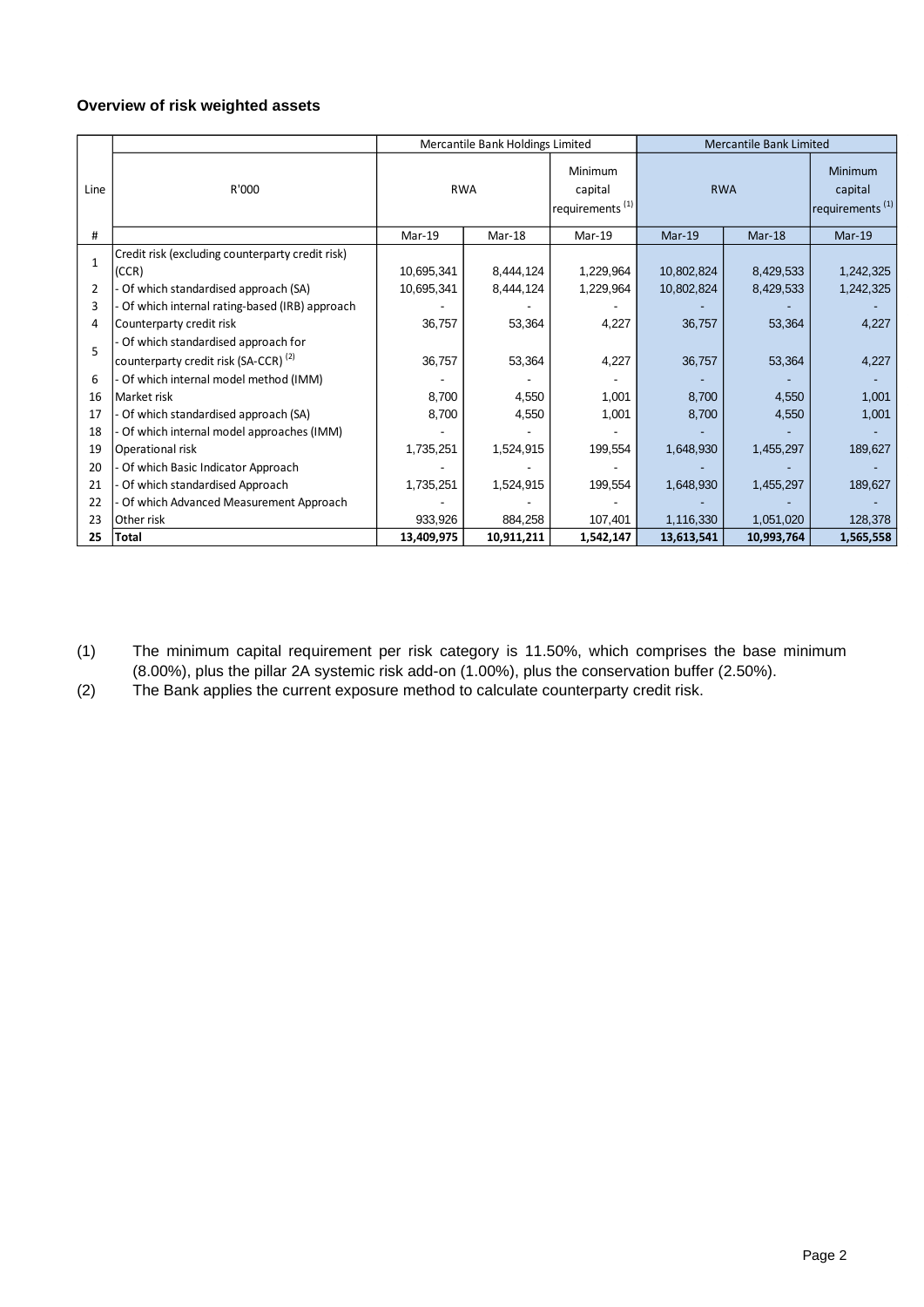# **Capital adequacy**

In terms of Regulation 43, the Group is required to disclose quantitative information on its capital adequacy ratios on a quarterly basis. The consolidated capital position of the Group and the capital position of Mercantile Bank Limited ("Bank"), as at 31 March 2019, are set out below. For additional detail in this regard, please refer to annexure A.

|                                                                | Group              | <b>Bank</b>                 |
|----------------------------------------------------------------|--------------------|-----------------------------|
| Tier 1 capital                                                 | R'000<br>2 245 120 | <b>R'000</b><br>2 2 5 4 3 1 |
| Total regulatory capital                                       | 2 347 931          | 2 344 853                   |
| Tier 1 capital adequacy ratio (%)                              | 16.742             | 16.568                      |
| Total capital adequacy ratio (%)                               | 17.509             | 17.224                      |
| Total capital requirement prior to buffer (@ 9.00%)            | 1 206 898          | 1 225 219                   |
| Add-on countercyclical buffer (0.0%)                           |                    |                             |
| Add-on capital conservation buffer (2.50%)                     | 335 249            | 340 339                     |
| Total capital requirement ratio (@ 11.50%)                     | 1 542 147          | 1 565 557                   |
| Components of capital:                                         |                    |                             |
| Tier 1                                                         |                    |                             |
| Ordinary share capital and share premium                       | 1 207 270          | 1 483 300                   |
| Appropriated retained earnings                                 | 994 544            | 873 417                     |
| Unrealised gains and losses on available for sale items        | 5707               | 5758                        |
| Actuarial reserve                                              | (5631)             | (5631)                      |
| Property revaluation reserve                                   | 145 368            |                             |
|                                                                | 2 347 258          | 2 356 844                   |
| Less: Deductions                                               | (102 138)          | (101 413)                   |
|                                                                | 2 245 120          | 2 2 5 4 3 1                 |
| Tier 2                                                         |                    |                             |
| General allowance for credit impairment: standardised approach | 102 811            | 89 4 22                     |

### **Leverage Ratio Disclosure**

In terms of Regulation 43(1)(e)(iii)(G), the Group is required to provide a summarised comparison of the accounting assets and the regulatory leverage ratio differences, as well as the Leverage Ratio positions of the Group and of the Bank, as at 31 March 2019. These are set out over the page.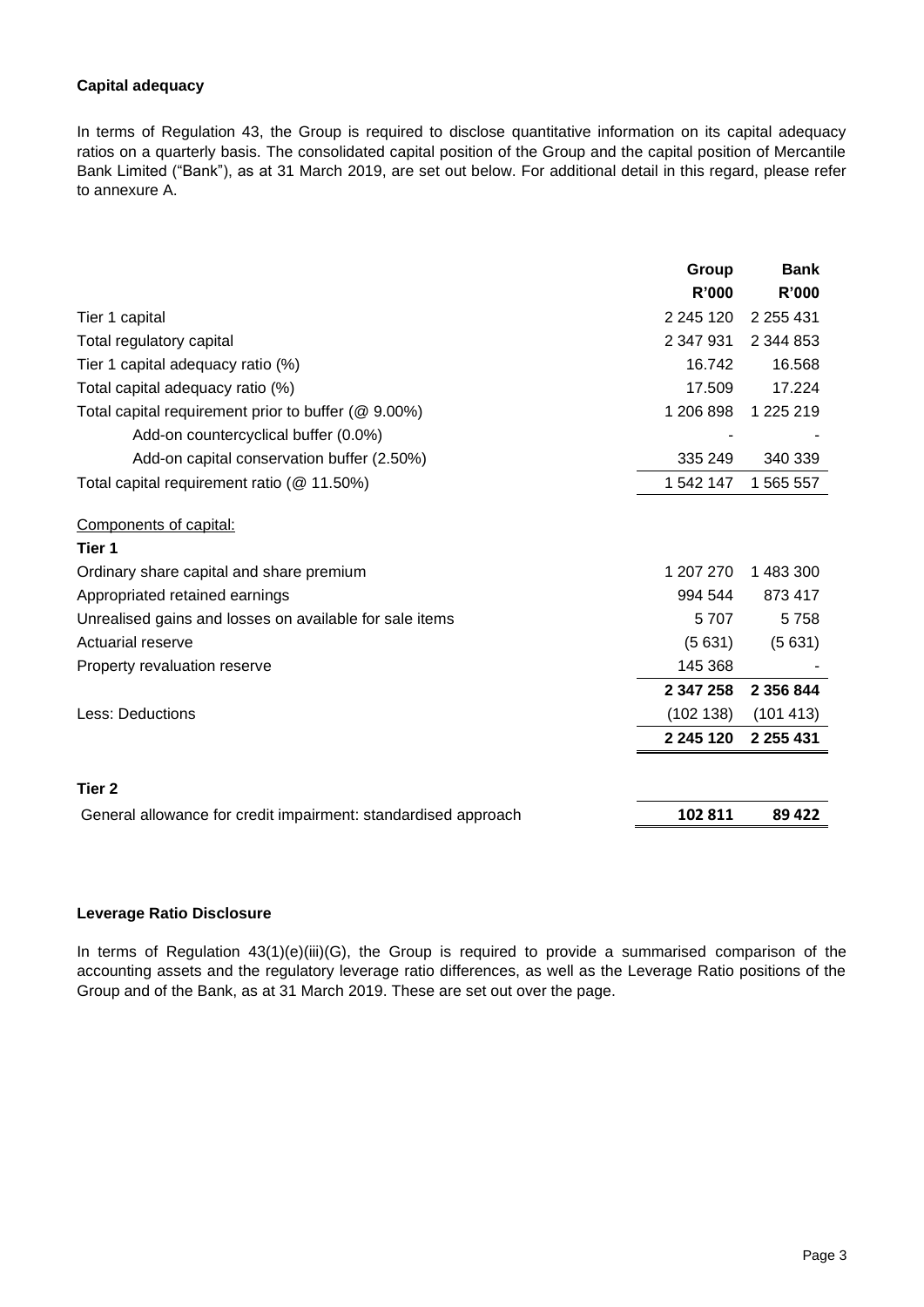|                         |                                                                                                           |                                                   |                          | <b>Mercantile</b><br><b>Bank</b><br><b>Holdings</b> | <b>Mercantile</b><br><b>Bank</b><br>Limited          |
|-------------------------|-----------------------------------------------------------------------------------------------------------|---------------------------------------------------|--------------------------|-----------------------------------------------------|------------------------------------------------------|
| Line                    |                                                                                                           |                                                   |                          | <b>Limited</b><br>31-Mar-19                         | 31-Mar-19                                            |
| Ħ<br>1                  | <b>R'000</b><br>Total consolidated assets as per published financial statements                           |                                                   |                          | 14,926,484                                          | 14,299,716                                           |
| $\overline{2}$          | Adjustment for investment in banking, financial, insurance or                                             |                                                   |                          |                                                     |                                                      |
|                         | commercial entities that are consolidated for accounting                                                  |                                                   |                          |                                                     |                                                      |
|                         | purposes but are outside the scope of regulatory consolidation                                            |                                                   |                          |                                                     |                                                      |
|                         |                                                                                                           |                                                   |                          |                                                     |                                                      |
| 3                       | Adjustment for fiduciary assets recognised on the balance                                                 |                                                   |                          |                                                     |                                                      |
|                         | sheet pursuant to the operative accounting framework but                                                  |                                                   |                          |                                                     |                                                      |
|                         | excluded from the leverage ratio exposure measure                                                         |                                                   |                          |                                                     |                                                      |
| 4                       | Adjustment for derivative financial instruments                                                           |                                                   |                          | (10, 306)                                           | (10, 306)                                            |
| 5                       | Adjustment for securities financing transactions (i.e. repos and                                          |                                                   |                          |                                                     |                                                      |
|                         | similar secured lending)                                                                                  |                                                   |                          |                                                     |                                                      |
| 6                       | Adjustment for off-balance sheet items (i.e. conversion to                                                |                                                   |                          |                                                     |                                                      |
|                         | credit equivalent amounts of off-balance sheet exposures)                                                 |                                                   |                          | 678,852                                             | 780,487                                              |
| 7                       | Other adjustments                                                                                         |                                                   |                          | 25,118                                              | 8,623                                                |
| 8                       | Leverage ratio exposure                                                                                   |                                                   |                          | 15,620,148                                          | 15,078,519                                           |
|                         |                                                                                                           | <b>Mercantile Bank Holdings</b><br><b>Limited</b> |                          |                                                     | <b>Mercantile Bank Limited</b>                       |
| Line                    |                                                                                                           | 31-Mar-19                                         |                          | 31-Mar-19                                           | 31-Mar-18                                            |
| $\pmb{\sharp}$          | <b>R'000</b>                                                                                              |                                                   | 31-Mar-18                |                                                     |                                                      |
|                         | On balance sheet exposures                                                                                |                                                   |                          |                                                     |                                                      |
| 1                       | On-balance sheet items<br>(excluding derivatives and SFTs, but including collateral)                      | 15,007,848                                        | 13, 175, 174             | 14,363,859                                          | 12,679,153                                           |
| $\overline{2}$          | Asset amounts deducted in determining Basel III Tier 1 capital                                            | (102, 138)                                        | (125, 147)               | (101, 413)                                          | (124, 902)                                           |
| $\overline{\mathbf{3}}$ | <b>Total on-balance sheet exposures</b>                                                                   | 14,905,710                                        | 13,050,027               | 14,262,446                                          | 12,554,251                                           |
|                         | (excluding derivatives and SFTs) (sum of lines 1 and 2)                                                   |                                                   |                          |                                                     |                                                      |
|                         | <b>Derivative exposures</b>                                                                               |                                                   |                          |                                                     |                                                      |
|                         | Replacement cost associated with all derivatives transactions (ie net                                     | 25,280                                            | 34,777                   | 25,280                                              | 34,777                                               |
| 4                       | of eligible cash variation margin)<br>Add-on amounts for PFE associated with all derivatives transactions | 10,306                                            |                          | 10,306                                              | 9,852                                                |
| 5                       | Gross-up for derivatives collateral provided where deducted from the                                      |                                                   | 9,852                    |                                                     |                                                      |
|                         | balance sheet assets pursuant to the operative accounting framework                                       |                                                   |                          |                                                     |                                                      |
| 6                       |                                                                                                           |                                                   |                          |                                                     |                                                      |
|                         | (Deductions of receivables assets for cash variation margin provided                                      |                                                   |                          |                                                     |                                                      |
| 7                       | in derivatives transactions)<br>(exempted CCP leg of clients-cleared trade exposures)                     | $\overline{\phantom{a}}$                          | $\blacksquare$           |                                                     | $\blacksquare$<br>$\overline{\phantom{a}}$           |
| 8<br>9                  | Adjusted effective notional amount of written credit derivatives                                          | $\overline{\phantom{a}}$                          |                          |                                                     |                                                      |
|                         | (Adjusted effective notional offsets and add on deductions for written                                    | $\overline{a}$                                    |                          |                                                     |                                                      |
| 10                      | credit derivatives)                                                                                       |                                                   |                          |                                                     |                                                      |
| 11                      | Total derivatives exposures (sum of lines 4 to 10)                                                        | 35,586                                            | 44,629                   | 35,586                                              | 44,629                                               |
|                         | Securities financing transaction exposures                                                                |                                                   |                          |                                                     |                                                      |
|                         | Gross SFT assets (with no recognition of netting), after adjusting for                                    |                                                   |                          |                                                     |                                                      |
| 12                      | sales accounting transactions<br>(Netted amounts of cash payables and cash receivables of gross SFT       |                                                   |                          |                                                     |                                                      |
| 13                      | assets)                                                                                                   |                                                   |                          |                                                     |                                                      |
| 14                      | CCR exposure for SFT assets                                                                               | $\overline{\phantom{a}}$                          | $\overline{\phantom{a}}$ |                                                     | $\overline{\phantom{a}}$<br>$\overline{\phantom{a}}$ |
| 15                      | Agent transaction exposures                                                                               | $\blacksquare$                                    |                          |                                                     | $\blacksquare$                                       |
| 16                      | <b>Total securities financing transaction exposures</b>                                                   |                                                   |                          |                                                     |                                                      |
|                         | (sum of lines 12 to 15)                                                                                   |                                                   |                          |                                                     |                                                      |
| 17                      | Other off-balance sheet exposures<br>Off balance sheet exposures at gross notional amount                 | 1,988,590                                         | 1,756,337                | 2,194,837                                           | 1,933,420                                            |
| 18                      | (Adjustments for conversion to credit equivalent amounts)                                                 | (1,309,738)                                       | (1,209,017)              | (1,414,350)                                         | (1, 287, 383)                                        |
| 19                      | Off balance sheet items (sum of lines 17 and 18)                                                          | 678,852                                           | 547,320                  | 780,487                                             | 646,037                                              |
|                         | Capital and total exposures                                                                               |                                                   |                          |                                                     |                                                      |
| 20                      | Tier 1 capital                                                                                            | 2,245,120                                         | 2,060,259                | 2,255,431                                           | 2,090,839                                            |
| 21                      | Total exposures (sum of lines 3,11, 16 and 19)                                                            | 15,620,148                                        | 13,641,976               | 15,078,519                                          | 13,244,917                                           |
|                         | Leverage ratio                                                                                            |                                                   |                          |                                                     |                                                      |
| 22                      | Basel III leverage ratio                                                                                  | 14.373%                                           | 15.102%                  | 14.958%                                             | 15.786%                                              |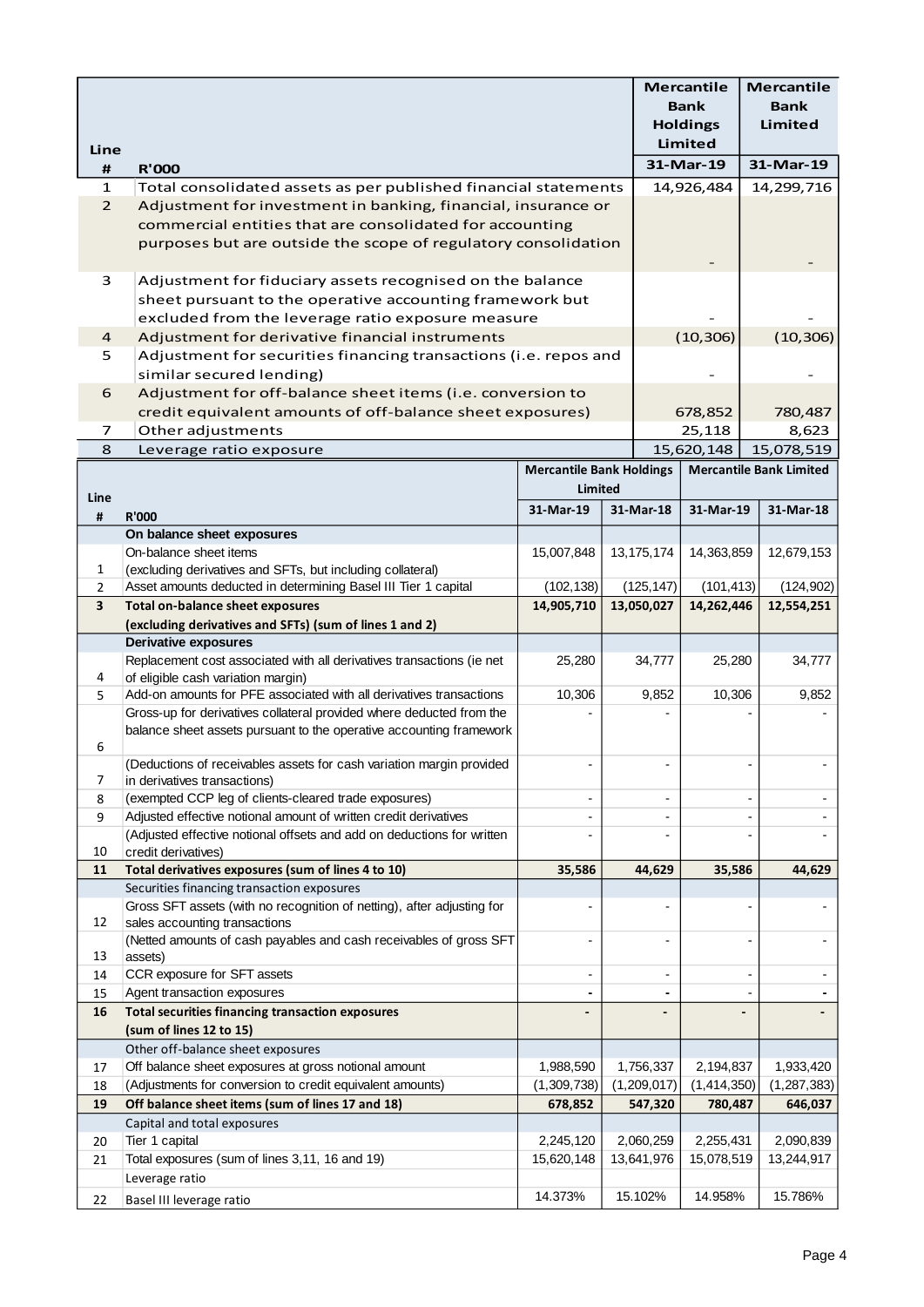### **Liquidity Coverage Ratio (LCR) Disclosure**

In terms of Regulation 43(1)(e)(iii)(F), the Bank's Liquidity Coverage Ratio ("LCR") positions, as at 31 March 2019, are set out below.

|      | Liquidity coverage ratio (LCR) - common disclosure template                             |                   |                       |
|------|-----------------------------------------------------------------------------------------|-------------------|-----------------------|
| Line |                                                                                         | <b>Total</b>      | <b>Total</b>          |
| #    |                                                                                         | <b>Unweighted</b> | <b>Weighted Value</b> |
|      |                                                                                         | Value             | (Average)             |
|      |                                                                                         | (Average)         | 31 March 2019         |
|      |                                                                                         | 31 March 2019     |                       |
|      | <b>R'000</b>                                                                            |                   |                       |
|      | <b>High-Quality Liquid Assets</b>                                                       |                   |                       |
| 1    | Total high-quality liquid assets (HQLA)                                                 |                   | 1,032,090             |
|      |                                                                                         |                   |                       |
|      | <b>Cash Outflows</b>                                                                    |                   |                       |
| 2    | Retail deposits and deposits from small business customers, of which:                   | 4,140,501         | 249,853               |
| 3    | Stable deposits                                                                         |                   |                       |
| 4    | Less-stable deposits                                                                    | 4,140,501         | 249,853               |
| 5    | Unsecured wholesale funding, of which:                                                  | 6,941,639         | 1,569,446             |
|      |                                                                                         |                   |                       |
| 6    | Operational deposits (all counterparties) and deposits in networks of cooperative banks |                   |                       |
| 7    | Non-operational deposits (all counterparties)                                           | 6,941,639         | 1,569,446             |
| 8    | Unsecured debt                                                                          |                   |                       |
| 9    | Secured wholesale funding                                                               |                   |                       |
| 10   | Additional requirements, of which:                                                      |                   |                       |
| 11   | Outflows related to derivative exposures and other collateral requirements              | 183,949           | 183,949               |
| 12   | Outflows related to loss of funding on debt products                                    |                   |                       |
| 13   | Credit and liquidity facilities                                                         | 1,290,769         | 50,206                |
| 14   | Other contractual funding obligations                                                   |                   |                       |
| 15   | Other contingent funding obligations                                                    | 916,773           | 45,696                |
| 16   | <b>Total Cash Outflows</b>                                                              | 13,473,631        | 2,099,150             |
|      |                                                                                         |                   |                       |
|      | <b>Cash Inflows</b>                                                                     |                   |                       |
| 17   | Secured lending (e.g. reverse repos)                                                    |                   |                       |
| 18   | Inflows from fully performing exposures                                                 | 5,235,780         | 3,975,342             |
| 19   | Other cash inflows                                                                      |                   |                       |
| 20   | <b>Total Cash Inflows</b>                                                               | 5,235,780         | 3,975,342             |
|      |                                                                                         |                   |                       |
|      |                                                                                         |                   | <b>Total</b>          |
|      |                                                                                         |                   | <b>Adjusted Value</b> |
| 21   | <b>Total HQLA</b>                                                                       |                   | 1,032,090             |
| 22   | Total Net Cash Outflows <sup>(2)</sup>                                                  |                   | 524,788               |
| 23   | Liquidity Coverage Ratio (%) (3)                                                        |                   | 197%                  |

1. Average balances are based on month-end averages.

2. The Bank has a net cash inflow after applying the run-off factors. Outflows for the purpose of the ratio are, therefore, deemed to be 25% of gross outflows.

3. There is no material difference between Bank and Group.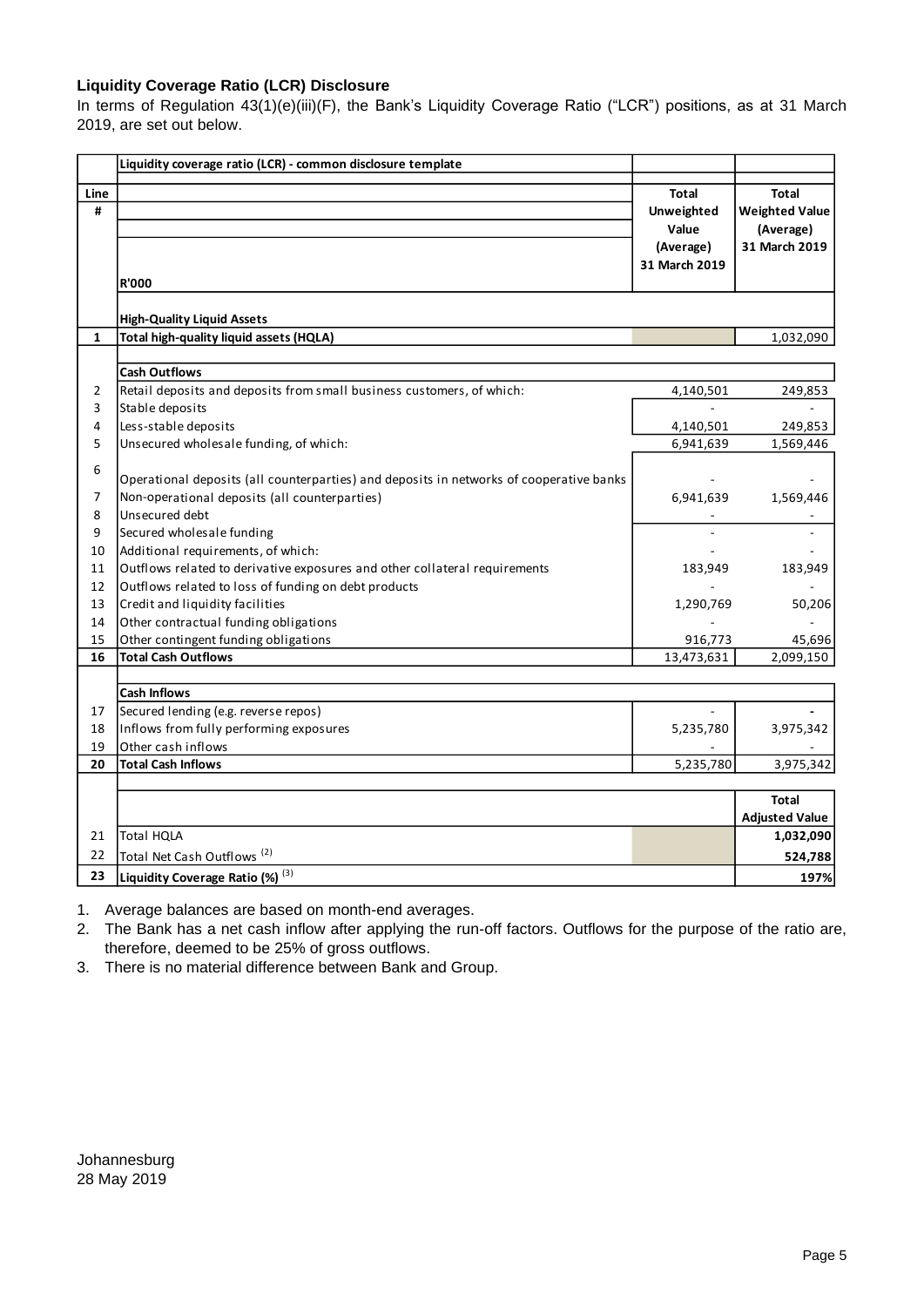# **COMPOSITION OF CAPITAL DISCLOSURE TEMPLATE**

Three months\* ended….……………………..(2019-03-31)

| Basel III common disclosure template to be used during the transition of regulatory adjustments |                                                                                                                                                                                                                                                                           |                                                                       |                                          |  |
|-------------------------------------------------------------------------------------------------|---------------------------------------------------------------------------------------------------------------------------------------------------------------------------------------------------------------------------------------------------------------------------|-----------------------------------------------------------------------|------------------------------------------|--|
|                                                                                                 | <b>Common Equity Tier 1 capital: instruments and reserves</b>                                                                                                                                                                                                             | <b>Mercantile</b><br><b>Bank</b><br><b>Holdings</b><br><b>Limited</b> | <b>Mercantile</b><br><b>Bank Limited</b> |  |
|                                                                                                 | Directly issued qualifying common share capital (and equivalent for non-joint stock companies) plus related<br>stock surplus                                                                                                                                              | 1,207,270                                                             | 1,483,300                                |  |
|                                                                                                 | 2 Retained earnings                                                                                                                                                                                                                                                       | 994,544                                                               | 873,417                                  |  |
| 3                                                                                               | Accumulated other comprehensive income (and other reserves)                                                                                                                                                                                                               | 145,444                                                               | 127                                      |  |
|                                                                                                 | 4   Directly issued capital subject to phase out from CET1 (only applicable to non-joint stock companies)                                                                                                                                                                 | $\overline{a}$                                                        |                                          |  |
|                                                                                                 | Public sector capital injections grandfathered until 1 January 2018                                                                                                                                                                                                       | $\overline{a}$                                                        | $\blacksquare$                           |  |
| 5                                                                                               | Common share capital issued by subsidiaries and held by third parties (amount allowed in group CET1)                                                                                                                                                                      |                                                                       |                                          |  |
| 6                                                                                               | Common Equity Tier 1 capital before regulatory adjustments                                                                                                                                                                                                                | 2,347,258                                                             | 2,356,844                                |  |
|                                                                                                 | <b>Common Equity Tier 1 capital: regulatory adjustments</b>                                                                                                                                                                                                               |                                                                       |                                          |  |
| 7                                                                                               | Prudential valuation adjustments                                                                                                                                                                                                                                          | ÷,                                                                    |                                          |  |
| 8                                                                                               | Goodwill (net of related tax liability)                                                                                                                                                                                                                                   |                                                                       |                                          |  |
| 9                                                                                               | Other intangibles other than mortgage-servicing rights (net of related tax liability)                                                                                                                                                                                     | 102,138                                                               | 101,413                                  |  |
| 10                                                                                              | Deferred tax assets that rely on future profitability excluding those arising from temporary differences (net of                                                                                                                                                          |                                                                       |                                          |  |
|                                                                                                 | related tax liability)                                                                                                                                                                                                                                                    |                                                                       |                                          |  |
| 11                                                                                              | Cash-flow hedge reserve                                                                                                                                                                                                                                                   | $\overline{a}$                                                        | $\blacksquare$                           |  |
| 12                                                                                              | Shortfall of provisions to expected losses                                                                                                                                                                                                                                | ÷                                                                     | $\overline{a}$                           |  |
| 13                                                                                              | Securitisation gain on sale                                                                                                                                                                                                                                               | ÷.<br>$\overline{a}$                                                  | $\overline{a}$<br>$\overline{a}$         |  |
| 14<br>15                                                                                        | Gains and losses due to changes in own credit risk on fair valued liabilities<br>Defined-benefit pension fund net assets                                                                                                                                                  | $\overline{a}$                                                        |                                          |  |
| 16                                                                                              | Investments in own shares (if not already netted off paid-in capital on reported balance sheet)                                                                                                                                                                           | $\blacksquare$                                                        | $\blacksquare$                           |  |
| 17                                                                                              | Reciprocal cross-holdings in common equity                                                                                                                                                                                                                                |                                                                       |                                          |  |
| 18                                                                                              | Investments in the capital of banking, financial and insurance entities that are outside the scope of<br>regulatory consolidation, net of eligible short positions, where the bank does not own more than 10% of the<br>issued share capital (amount above 10% threshold) |                                                                       |                                          |  |
| 19                                                                                              | Significant investments in the common stock of banking, financial and insurance entities that are outside the<br>scope of regulatory consolidation, net of eligible short positions (amount above 10% threshold)                                                          |                                                                       |                                          |  |
| 20                                                                                              | Mortgage servicing rights (amount above 10% threshold)                                                                                                                                                                                                                    | $\overline{a}$                                                        | $\blacksquare$                           |  |
| 21                                                                                              | Deferred tax assets arising from temporary differences (amount above 10% threshold, net of related tax<br>liability)                                                                                                                                                      |                                                                       |                                          |  |
| 22                                                                                              | Amount exceeding the 15% threshold                                                                                                                                                                                                                                        | $\overline{a}$                                                        | $\sim$                                   |  |
| 23                                                                                              | of which: significant investments in the common stock of financials                                                                                                                                                                                                       | $\blacksquare$                                                        | $\blacksquare$                           |  |
| 24                                                                                              | of which: mortgage servicing rights                                                                                                                                                                                                                                       |                                                                       |                                          |  |
| 25                                                                                              | of which: deferred tax assets arising from temporary differences                                                                                                                                                                                                          | $\overline{a}$                                                        | $\sim$                                   |  |
| 26                                                                                              | National specific regulatory adjustments                                                                                                                                                                                                                                  |                                                                       |                                          |  |
|                                                                                                 | REGULATORY ADJUSTMENTS APPLIED TO COMMON EQUITY TIER 1 IN RESPECT OF AMOUNTS<br>SUBJECT TO PRE-BASEL III TREATMENT                                                                                                                                                        | $\blacksquare$                                                        | $\blacksquare$                           |  |
|                                                                                                 | OF WHICH: Other intangibles other than mortgage-servicing rights (net of related tax liability)                                                                                                                                                                           | $\overline{a}$                                                        |                                          |  |
|                                                                                                 | OF WHICH:                                                                                                                                                                                                                                                                 | $\overline{a}$                                                        |                                          |  |
| 27                                                                                              | Regulatory adjustments applied to Common Equity Tier 1 due to insufficient Additional Tier 1 and Tier 2 to<br>cover deductions                                                                                                                                            |                                                                       |                                          |  |
| 28                                                                                              | Total regulatory adjustments to Common equity Tier 1                                                                                                                                                                                                                      | 102,138                                                               | 101,413                                  |  |
| 29                                                                                              | <b>Common Equity Tier 1 capital (CET1)</b>                                                                                                                                                                                                                                | 2,245,120                                                             | 2,255,431                                |  |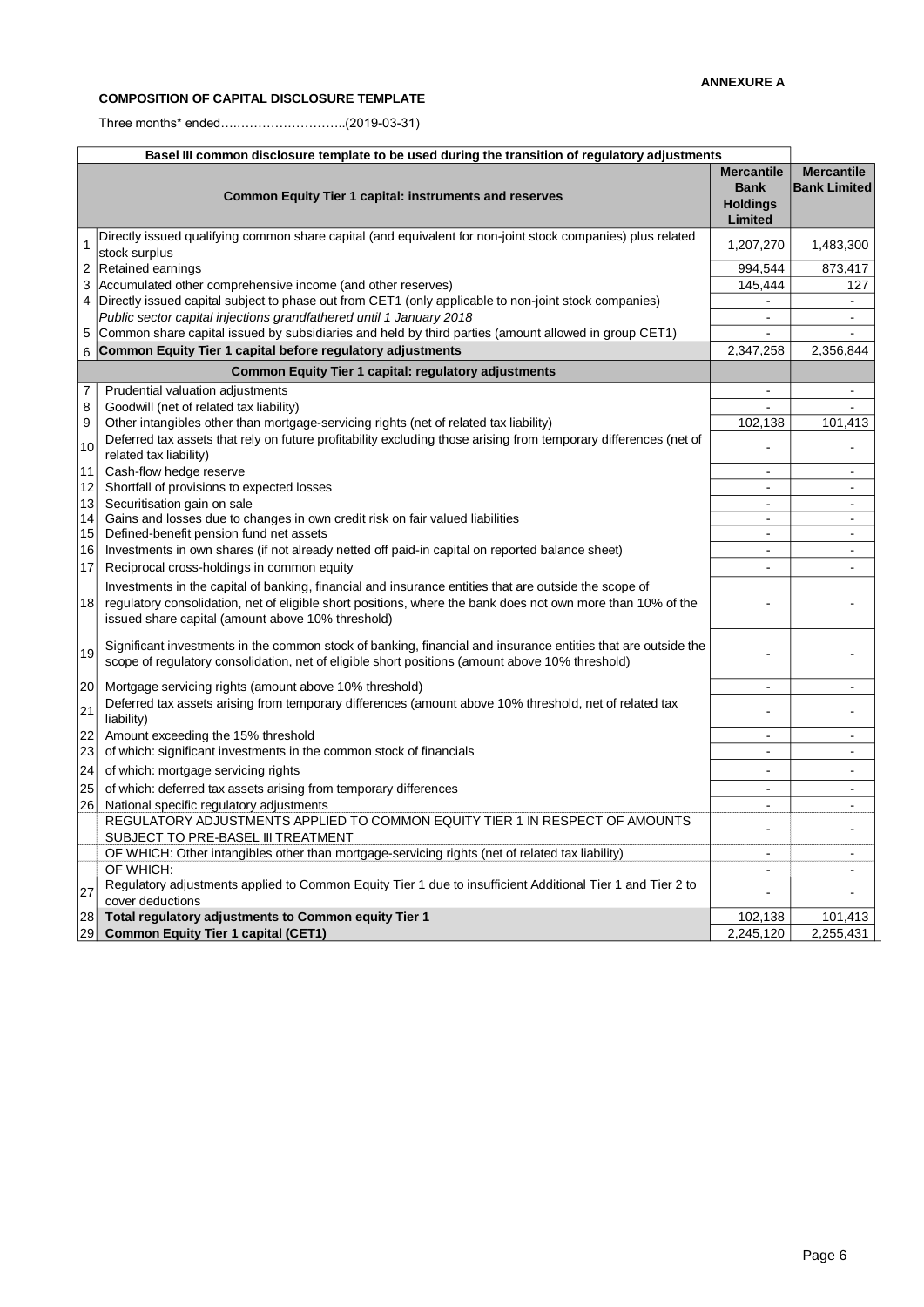|          | <b>Additional Tier 1 capital : instruments</b>                                                           |                          |                     |
|----------|----------------------------------------------------------------------------------------------------------|--------------------------|---------------------|
| 30       | Directly issued qualifying Additional Tier 1 instruments plus related stock surplus                      | $\overline{\phantom{a}}$ |                     |
| 31       | of which: classified as equity under applicable accounting standards                                     |                          |                     |
| 32       | of which: classified as liabilities under applicable accounting standards                                |                          |                     |
| 33       | Directly issued capital instruments subject to phase out from Additional Tier 1                          | $\overline{\phantom{a}}$ |                     |
|          | Additional Tier 1 instruments (and CET1 instruments not included in line 5) issued by subsidiaries and   |                          |                     |
| 34       | held by third parties (amount allowed in group AT1)                                                      |                          |                     |
| 35       | of which: instruments issued by subsidiaries subject to phase out                                        | $\overline{\phantom{0}}$ |                     |
| 36       | Additional Tier 1 capital before regulatory adjustments                                                  |                          |                     |
|          | Additional Tier 1 capital: regulatory adjustments                                                        |                          |                     |
| 37       | Investments in own Additional Tier 1 instruments                                                         | $\overline{\phantom{a}}$ |                     |
| 38       | Reciprocal cross-holdings in Additional Tier 1 instruments                                               | ٠                        |                     |
|          | Investments in the capital of banking, financial and insurance entities that are outside the scope of    |                          |                     |
| 39       | regulatory consolidation, net of eligible short positions, where the bank does not own more than 10% of  |                          |                     |
|          | the issued common share capital of the entity (amount above 10% threshold)                               |                          |                     |
|          | Significant investments in the capital of banking, financial and insurance entities that are outside the |                          |                     |
| 40       | scope of regulatory consolidation (net of eligible short positions)                                      |                          |                     |
| 41       | National specific regulatory adjustments                                                                 | $\blacksquare$           | ٠                   |
|          | REGULATORY ADJUSTMENTS APPLIED TO ADDITIONAL TIER 1 IN RESPECT OF AMOUNTS                                |                          |                     |
|          | SUBJECT TO PRE-BASEL III TREATMENT                                                                       |                          |                     |
|          | OF WHICH: [INSERT NAME OF ADJUSTMENT]                                                                    | $\overline{\phantom{a}}$ | ٠                   |
|          | OF WHICH:                                                                                                | $\overline{\phantom{a}}$ | ٠                   |
| 42       | Regulatory adjustments applied to Additional Tier 1 due to insufficient Tier 2 to cover deductions       | ۰                        | ٠                   |
| 43       | Total regulatory adjustments to Additional Tier 1 capital                                                | -                        |                     |
| 44       | <b>Additional Tier 1 capital (AT1)</b>                                                                   |                          |                     |
| 45       | Tier 1 capital (T1 = CET1 + AT1)                                                                         | 2,245,120                | 2,255,431           |
|          | Tier 2 capital and provisions                                                                            |                          |                     |
| 46       | Directly issued qualifying Tier 2 instruments plus related stock surplus                                 |                          |                     |
| 47       | Directly issued capital instruments subject to phase out from Tier 2                                     | -                        |                     |
| 48       | Tier 2 instruments (and CET1 and AT1 instruments not included in lines 5 or 34) issued by subsidiaries   |                          |                     |
|          | and held by third parties (amount allowed in group Tier 2)                                               |                          |                     |
| 49       | of which: instruments issued by subsidiaries subject to phase out                                        | $\blacksquare$           |                     |
| 50       | Provisions                                                                                               | 102,811                  | 89,422              |
| 51       | Tier 2 capital before regulatory adjustments<br>Tier 2 capital : regulatory adjustments                  | 102,811                  | 89,422              |
| 52       | Investments in own Tier 2 instruments                                                                    |                          |                     |
| 53       | Reciprocal cross-holdings in Tier 2 instruments                                                          |                          | $\blacksquare$      |
|          | Investments in the capital of banking, financial and insurance entities that are outside the scope of    |                          |                     |
| 54       | regulatory consolidation, net of eligible short positions, where the bank does not own more than 10%     |                          |                     |
|          | of the issued common share capital of the entity (amount above the 10% threshold)                        |                          |                     |
|          | Significant investments in the capital banking, financial and insurance entities that are outside the    |                          |                     |
| 55       | scope of regulatory consolidation (net of eligible short positions)                                      |                          |                     |
| 56       | National specific regulatory adjustments                                                                 | $\overline{\phantom{a}}$ |                     |
|          | REGULATORY ADJUSTMENTS APPLIED TO TIER 2 IN RESPECT OF AMOUNTS SUBJECT TO PRE-                           |                          |                     |
|          | <b>BASEL III TREATMENT</b>                                                                               |                          |                     |
|          | OF WHICH: [INSERT NAME OF ADJUSTMENT]                                                                    | $\overline{\phantom{a}}$ | ٠                   |
|          | OF WHICH:                                                                                                |                          |                     |
| 57       | Total regulatory adjustments to Tier 2 capital                                                           |                          |                     |
| 58<br>59 | Tier 2 capital (T2)<br>Total capital $(TC = T1 + T2)$                                                    | 102,811<br>2,347,931     | 89,422<br>2,344,853 |
|          |                                                                                                          |                          |                     |
|          | RISK WEIGHTED ASSETS IN RESPECT OF AMOUNTS SUBJECT TO PRE-BASEL III TREATMENT                            | 13,409,975               | 13,613,541          |
|          | OF WHICH: [INSERT NAME OF ADJUSTMENT]                                                                    |                          |                     |
|          | OF WHICH:                                                                                                |                          |                     |
| 601      | Total risk weighted assets                                                                               | 13,409,975               | 13,613,541          |